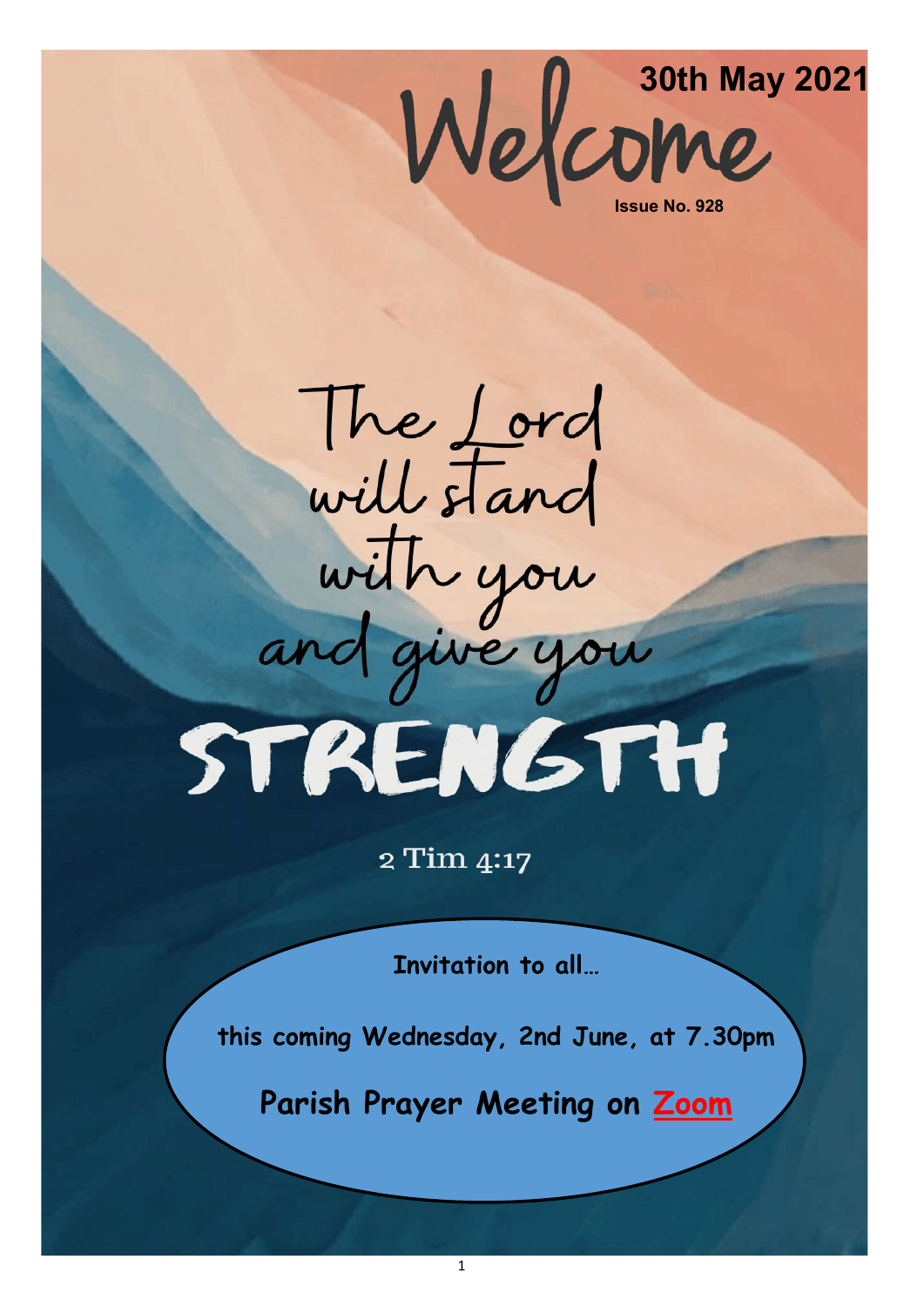## **YOU TUBE SUNDAY SERVICE STREAMING LINK <https://www.youtube.com/channel/UCqTPdwPeUXD1TIFuG76xLfg>**

## **LISTEN LIVE TO THE 9 O'CLOCK REFLECTIONS ON THE PHONE**

The dedicated phone number is 0330 606 0403. This has a local call charge rate. Please check to see if you are on an inclusive package, or, if using a mobile, that 0330 numbers are included. If not please check what it will cost you rather than get a nasty shock at the end of the month. When you get through please insert the access code 670 88 45 followed by the #. If you are early, you will hear some music until someone else joins, or Jeannette connects you. That is all there is to it!

| <b>SERVICES</b>                                                                                                                                                                                      | <b>EARLY BIRD PRAYERS</b>                                                                                                                       |
|------------------------------------------------------------------------------------------------------------------------------------------------------------------------------------------------------|-------------------------------------------------------------------------------------------------------------------------------------------------|
| <b>SUNDAYS</b>                                                                                                                                                                                       | <b>Early bird Prayer Meeting every</b>                                                                                                          |
| 10.00am                                                                                                                                                                                              | Friday at 8am on Zoom                                                                                                                           |
| Face-to-face service at St Paul's                                                                                                                                                                    | 516 055 871 usual password                                                                                                                      |
| 10.30am                                                                                                                                                                                              | Or join Steven Anderson in the                                                                                                                  |
| Our main gathering together - geared to                                                                                                                                                              | <b>Oval Room at Emmanuel</b>                                                                                                                    |
| <b>Facebook</b> or YouTube - but you are also                                                                                                                                                        | <b>DIMES</b>                                                                                                                                    |
| welcome to attend in church                                                                                                                                                                          | DIMES ladies' meeting on zoom                                                                                                                   |
| (we may gather for singing outside at 10.15am)                                                                                                                                                       | 11am Saturday June 7 <sup>th.</sup>                                                                                                             |
| 9.00pm                                                                                                                                                                                               | Louise Anderson shares testimony                                                                                                                |
| A short service of Compline on Facebook                                                                                                                                                              | of reaching out with the gospel.                                                                                                                |
| <b>ALL OTHER DAYS:</b>                                                                                                                                                                               | <b>Meeting ID 872 8636 7757 usual</b>                                                                                                           |
| 9.00am Monday - Saturday,                                                                                                                                                                            | password                                                                                                                                        |
| Morning prayers at <b>Facebook</b><br>10.30am Wednesday<br>10.30 Short agape service on Zoom<br>You can also attend in church<br>9.00pm Every day,<br>A short service of Compline on <b>Facebook</b> | <b>CHURCH FLOWERS</b><br>The message for this<br>weeks<br>flowers<br>In loving memory of Nan and Wilf<br>Bennett from Malcolm, Viv and<br>Sarah |
| <b>8.00am COMMUNION</b>                                                                                                                                                                              | <b>TWIN MY VACCINE</b>                                                                                                                          |
| <b>Advance notice:</b>                                                                                                                                                                               | An opportunity to donate the                                                                                                                    |
| As of June 6th, this Early Bird 'BCP' service                                                                                                                                                        | equivalent of the cost of a vaccine                                                                                                             |
| will recommence at Emmanuel.                                                                                                                                                                         | to those less fortunate than us.                                                                                                                |
| Following the Bishop's ruling, we will take                                                                                                                                                          | Click the title above for more                                                                                                                  |
| bread only at this service.                                                                                                                                                                          | information.                                                                                                                                    |

## **WEEKLY PRAYER ROOM [7.30pm Wednesdays / ZOOM ID: 141 678 796 / Usual password](https://us04web.zoom.us/j/141678796?pwd=VERURTVtcWQzbkZvdXFRMnJpKzg3dz09)**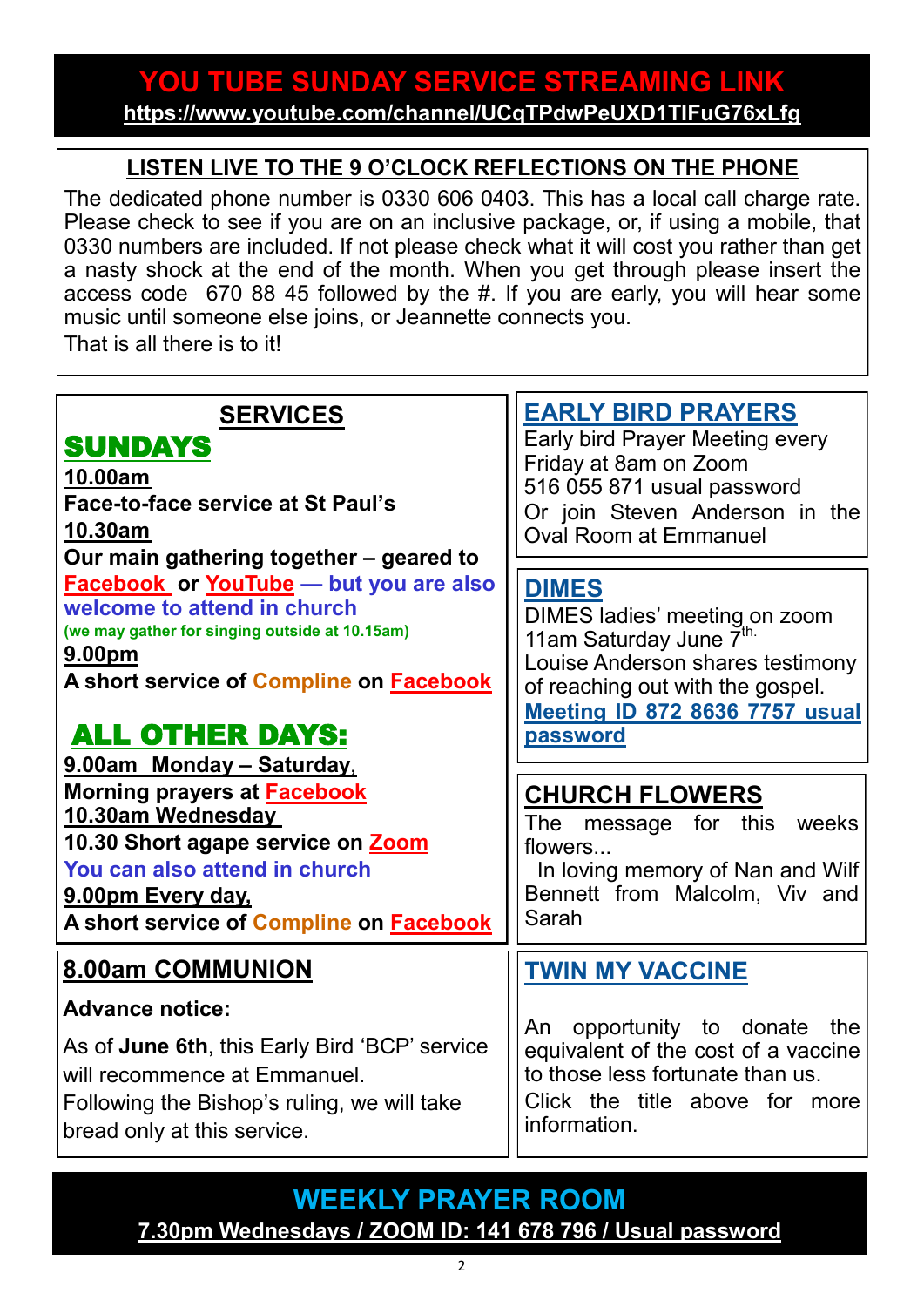# **WEBSITE LINK**

#### **<https://www.emmanuelplymouth.co.uk/>**

#### **[PARISH MAGAZINE](https://emmanuelsp.churchinsight.com/Publisher/File.aspx?ID=284577)**

The latest edition is now online, with loads to read including an article on Christian Aid, Tales from the Mission Field and the History of St Paul's.

## **CONTRIBUTIONS WANTED**

Holly is after bits of old wood, sticks, pine cones, branches, short plants, bags of old leaves, bark, sticks etc for a forthcoming Mini Explorer project - get in touch with her if you can help. Donations needed by 11th please.

**YOU CAN DROP OFF AT THE HALL ANYTIME BY PUTTING THINGS IN THE BLACK CONTAINER AT THE TOP OF THE RAMP!!** 

#### **Support the Mission of the Month – [CHRISTIAN AID](https://www.christianaid.org.uk/)**

If you would like to give an outright donation and add gift aid, please contact Dominie Burns.

Here is what is on offer this week: -

#### **CAKES**

**Banana Bread** contact Mary Orchard 01752 668564 **Classic Victoria Sandwich and/or Ginger Cake** Sheila Tigwell 01752 651515 **Cup Cakes** contact Rosemary and Chris Tremaine 01752 263217 **Flapjacks** contact Anne Tillett 07717 378474 **Fruit cake, Chocolate cake, Crab Apple Jelly** Aileen Nuttall 01752 224400 **Lemon Drizzle Cake** contact Dominie Burns 01752 665446 **Teabread** contact Ginnie Serpell 01752 261751 **Tiffin Slices, carrot cake** contact Linda Wheeler 01752 227003 **Walnut and Banana Loaf with frosted Icing** Janet Asman 01752 771067 **PRESERVES Marmalade, jam or chutney** contact Dominie Burns 01752 665446 *Specially recommended Cinnamon and Apple Jam*

Please ring the donor to order and arrange collection or delivery. Would you like to join the list and be 'a cake donor'? - please contact Linda.

Along with supporting the Mission of the Month this will help us to keep in touch.

Any queries: Contact Linda Wheeler 01752 227003 or Dominie Burns 01752 665446

## **MAGAZINE LINK**

**<https://www.emmanuelplymouth.co.uk/Publisher/File.aspx?ID=284577>**